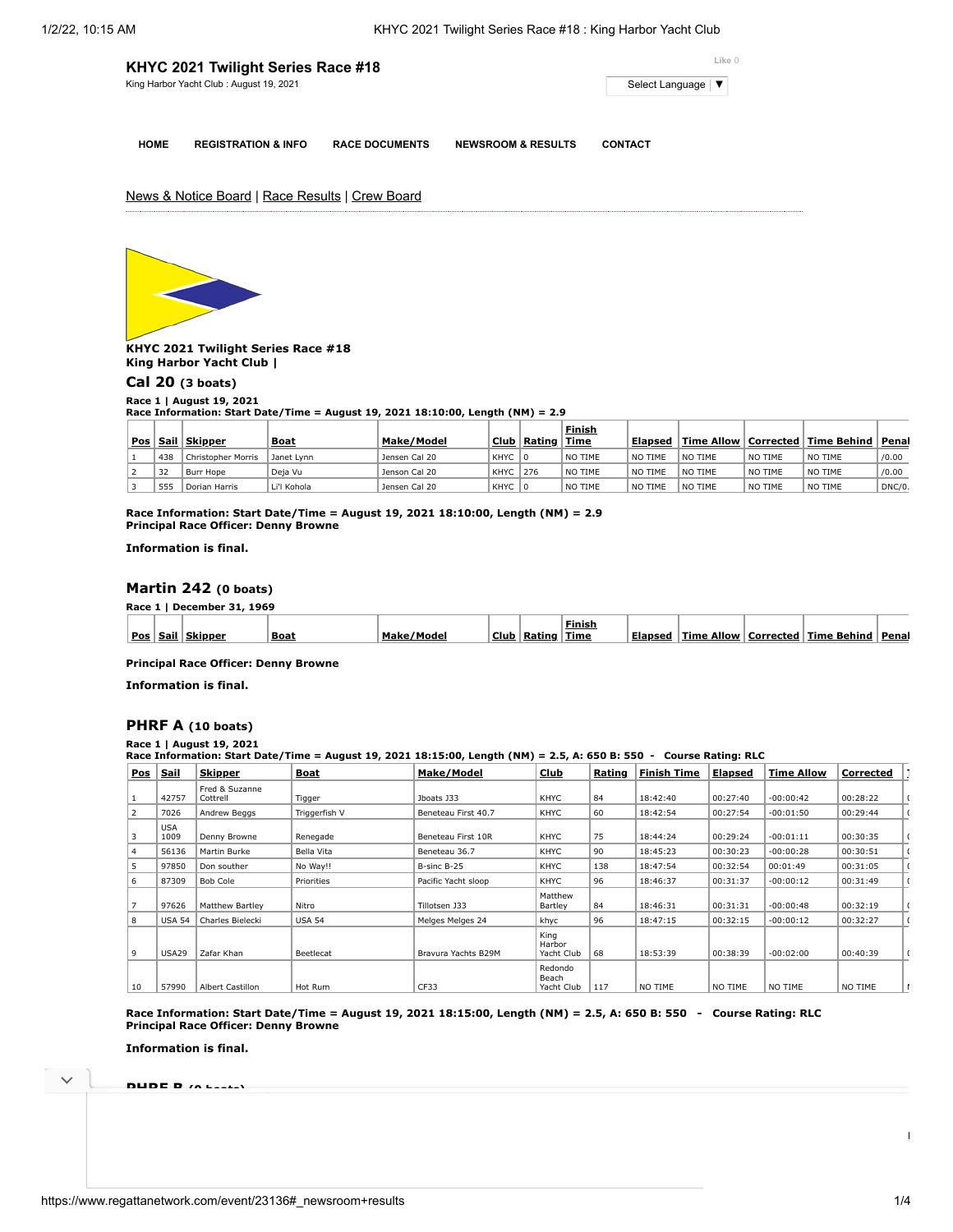### **[V-Fleet](https://www.regattanetwork.com/clubmgmt/applet_race_scores_khyc.php?regatta_id=23136&race_num=1) (2 boats) Race 1 | August 19, 2021**

**Information is final.**

**Race Information: Start Date/Time = August 19, 2021 18:05:00, Length (NM) = 2.9, A: 650 B: 550 - Course Rating: RLC**

| Pos | Sail  | <b>Skipper</b>                 | <u>Boat</u>        | Make/Model          | Club | Rating | <b>Finish Time</b> | Elapsed  | Time Allow | Corrected | <b>Time Behin</b> |
|-----|-------|--------------------------------|--------------------|---------------------|------|--------|--------------------|----------|------------|-----------|-------------------|
|     | 56384 | Michael Devine                 | MEIMI <sub>2</sub> | Columbia Challenger | KHYC | 275    | 18:46:21           | 00:41:21 | 00:08:46   | 00:32:35  | 00:00:00          |
|     | 27432 | John/Bob<br>Mitchell/Mackenzie | Oliver             | Schock Santana 27   | Khyd | 201    | 20:00:00           | 01:55:00 | 00:15:28   | 01:39:32  | 01:06:57          |

**Race Information: Start Date/Time = August 19, 2021 18:05:00, Length (NM) = 2.9, A: 650 B: 550 - Course Rating: RLC Principal Race Officer: Denny Browne**

**Information is final.**

## **[H-Fleet](https://www.regattanetwork.com/clubmgmt/applet_race_scores_khyc.php?regatta_id=23136&race_num=1) (9 boats)**

**Race 1 | August 19, 2021 Race Information: Start Date/Time = August 19, 2021 18:05:00, Length (NM) = 3.1 - Course Rating: RLC**

| Pos                      | <b>Sail</b> | <b>Skipper</b>   | <b>Boat</b>  | Make/Model           | <b>Club</b>                     | Rating | <b>Finish Time</b> | <u>Elapsed</u> | <b>Time Allow</b> | Corrected | <b>Time Be</b> |
|--------------------------|-------------|------------------|--------------|----------------------|---------------------------------|--------|--------------------|----------------|-------------------|-----------|----------------|
|                          | 123         | Marc Jacob       | Papillon     | Hunter 30 Hunter 30  | <b>NA</b>                       | 415    | 18:44:48           | 00:39:48       | 00:21:27          | 00:18:21  | 00:00:00       |
| $\overline{\phantom{a}}$ | 5570        | Kenneth Blight   | Jubilee      | Catalina 30          | <b>KHYC</b>                     | 439    | 18:47:28           | 00:42:28       | 00:22:41          | 00:19:47  | 00:01:26       |
| 3                        | 00000       | Kent Lowell      | GuacAmore    | Catalina 34          | King<br>Harbor<br>Yacht<br>Club | 468    | 18:49:31           | 00:44:31       | 00:24:11          | 00:20:20  | 00:01:59       |
| 4                        | 523         | Jill Alstott     | Arrogante    | Jboat J24            | <b>RBYC</b>                     | 411    | 18:47:56           | 00:42:56       | 00:21:14          | 00:21:42  | 00:03:21       |
| 5                        | 37764       | Rafael Fernandez | Nina         | Hunter 30 Sloop      | King<br>Harbor<br>Yacht<br>Club | 398    | 18:48:51           | 00:43:51       | 00:20:34          | 00:23:17  | 00:04:56       |
| 6                        | none        | Michael Leighton | Oasis        | Islander 36          | PRYC                            | 207    | 18:48:02           | 00:43:02       | 00:10:42          | 00:32:20  | 00:13:59       |
|                          | 7668        | Bud Legg         | Fini         | Alerion Express 28   | <b>KHYC</b>                     | 426    | NO TIME            | NO TIME        | NO TIME           | NO TIME   | NO TIME        |
| 8                        | 1208        | Thomas Jett      | Blue Haven   | Catalina Catalina 34 | <b>KHYC</b>                     | 442    | NO TIME            | NO TIME        | NO TIME           | NO TIME   | NO TIME        |
| 9                        | 2201        | John Coye        | SLOOP JOHN B | J Boats j/24         | Port<br>Royal YC 421            |        | NO TIME            | NO TIME        | NO TIME           | NO TIME   | NO TIME        |

**Race Information: Start Date/Time = August 19, 2021 18:05:00, Length (NM) = 3.1 - Course Rating: RLC Principal Race Officer: Denny Browne**

#### **Information is final.**

Registration Problems or Questions? [Visit our Support Desk](http://support.regattanetwork.com/) | [View Our Privacy Policy](https://www.regattanetwork.com/html/privacy.html)<br>[Powered by Regatta Network®](http://www.regattanetwork.com/) | Online Sailing Event Registration and Management Services.<br>© 2022 [Regatta Network](http://www.regattanetwork.com/), Inc. All Rights Reserved **HEMKUDK REGATTA**<br>NETWORK US,

 $\checkmark$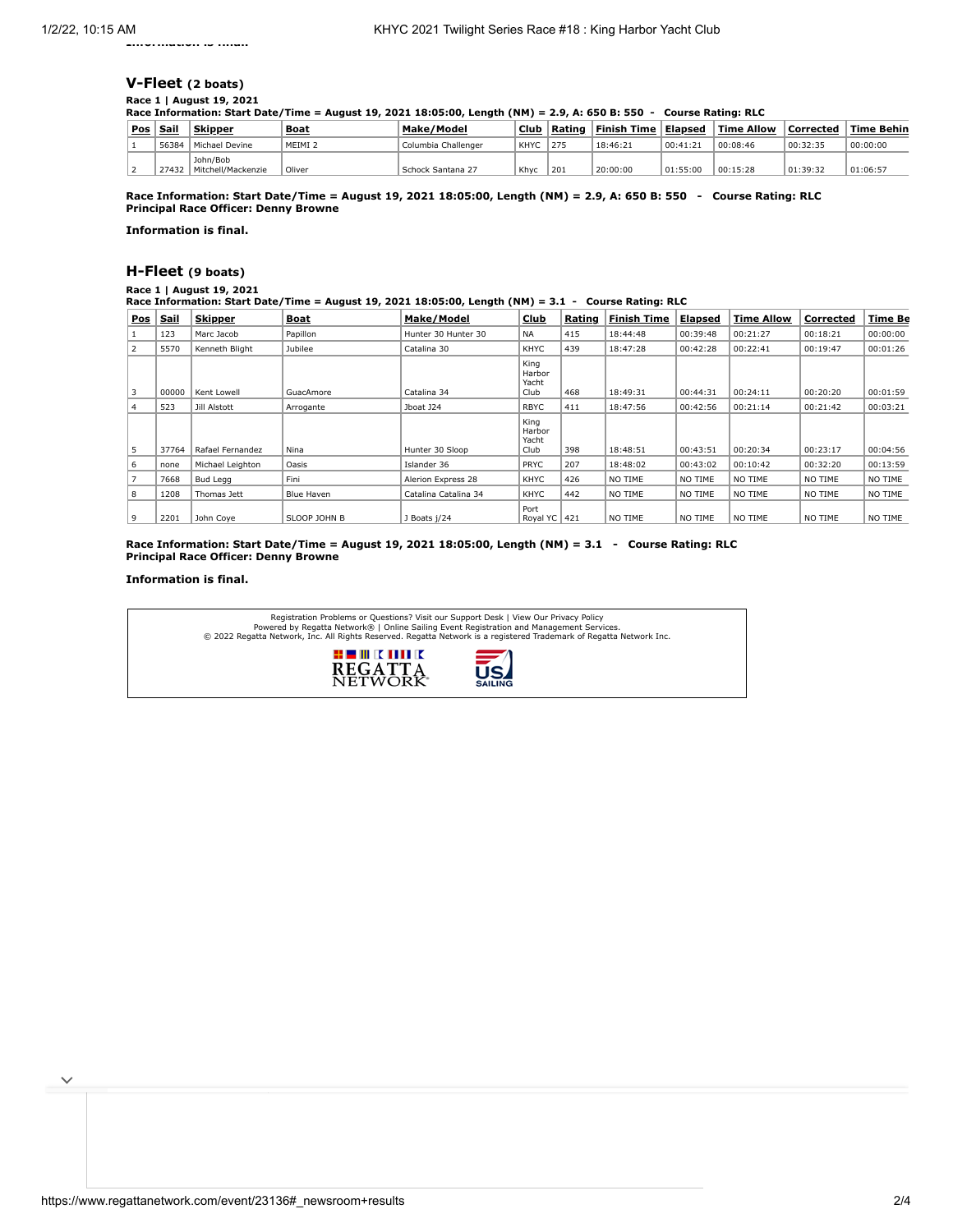$\vee$